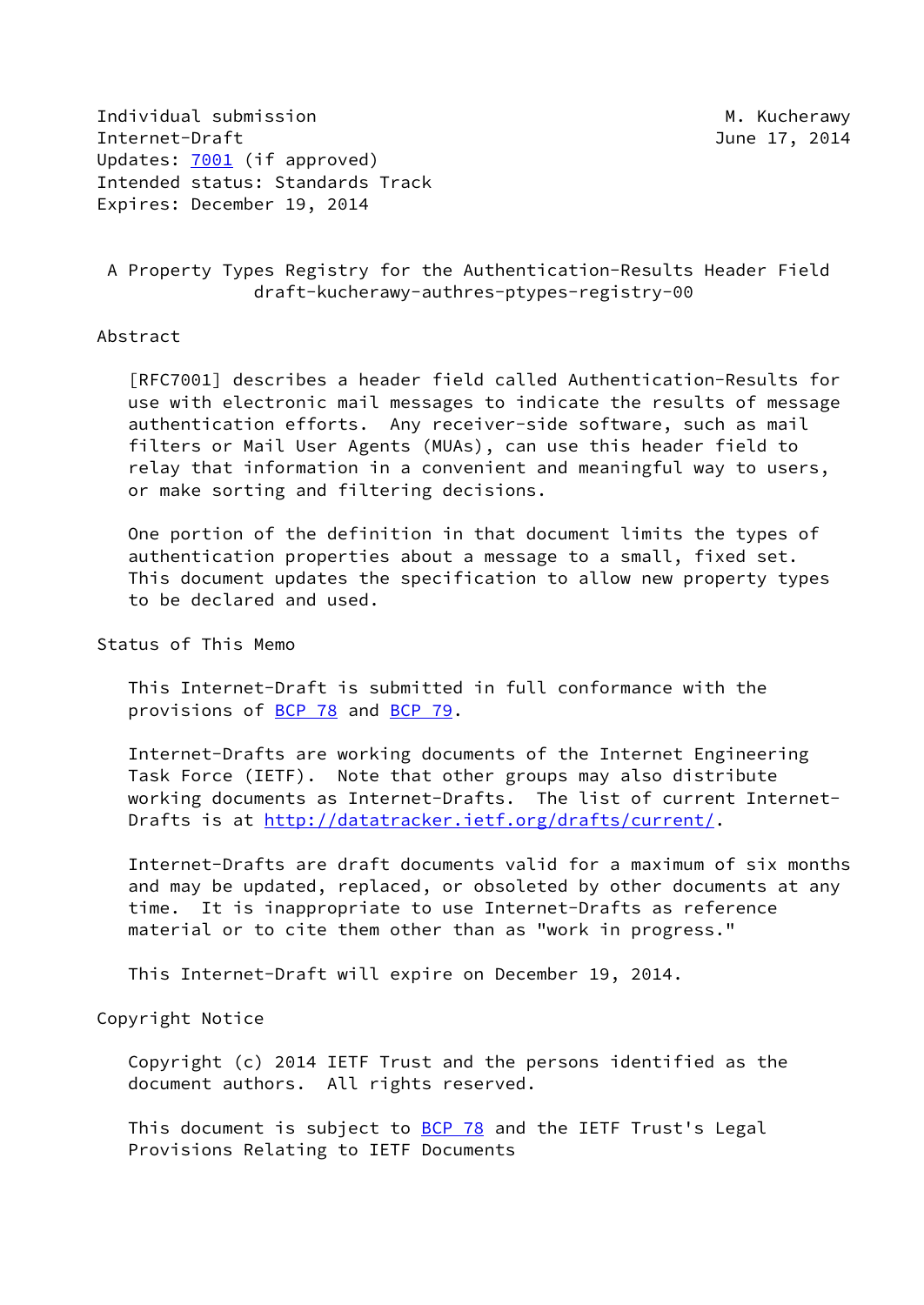Internet-Draft Authentication-Results Property Types June 2014

 [\(http://trustee.ietf.org/license-info](http://trustee.ietf.org/license-info)) in effect on the date of publication of this document. Please review these documents carefully, as they describe your rights and restrictions with respect to this document. Code Components extracted from this document must include Simplified BSD License text as described in Section 4.e of the Trust Legal Provisions and are provided without warranty as described in the Simplified BSD License.

Table of Contents

|  | 1. Introduction $\ldots \ldots \ldots \ldots \ldots \ldots \ldots \ldots \ldots \ldots$ |  |  |  |  |  |  |  |  |  |  |
|--|-----------------------------------------------------------------------------------------|--|--|--|--|--|--|--|--|--|--|
|  | $2.$ Updated 'ptype' Definition 3                                                       |  |  |  |  |  |  |  |  |  |  |
|  |                                                                                         |  |  |  |  |  |  |  |  |  |  |
|  |                                                                                         |  |  |  |  |  |  |  |  |  |  |
|  |                                                                                         |  |  |  |  |  |  |  |  |  |  |
|  | Appendix A. Acknowledgements 5                                                          |  |  |  |  |  |  |  |  |  |  |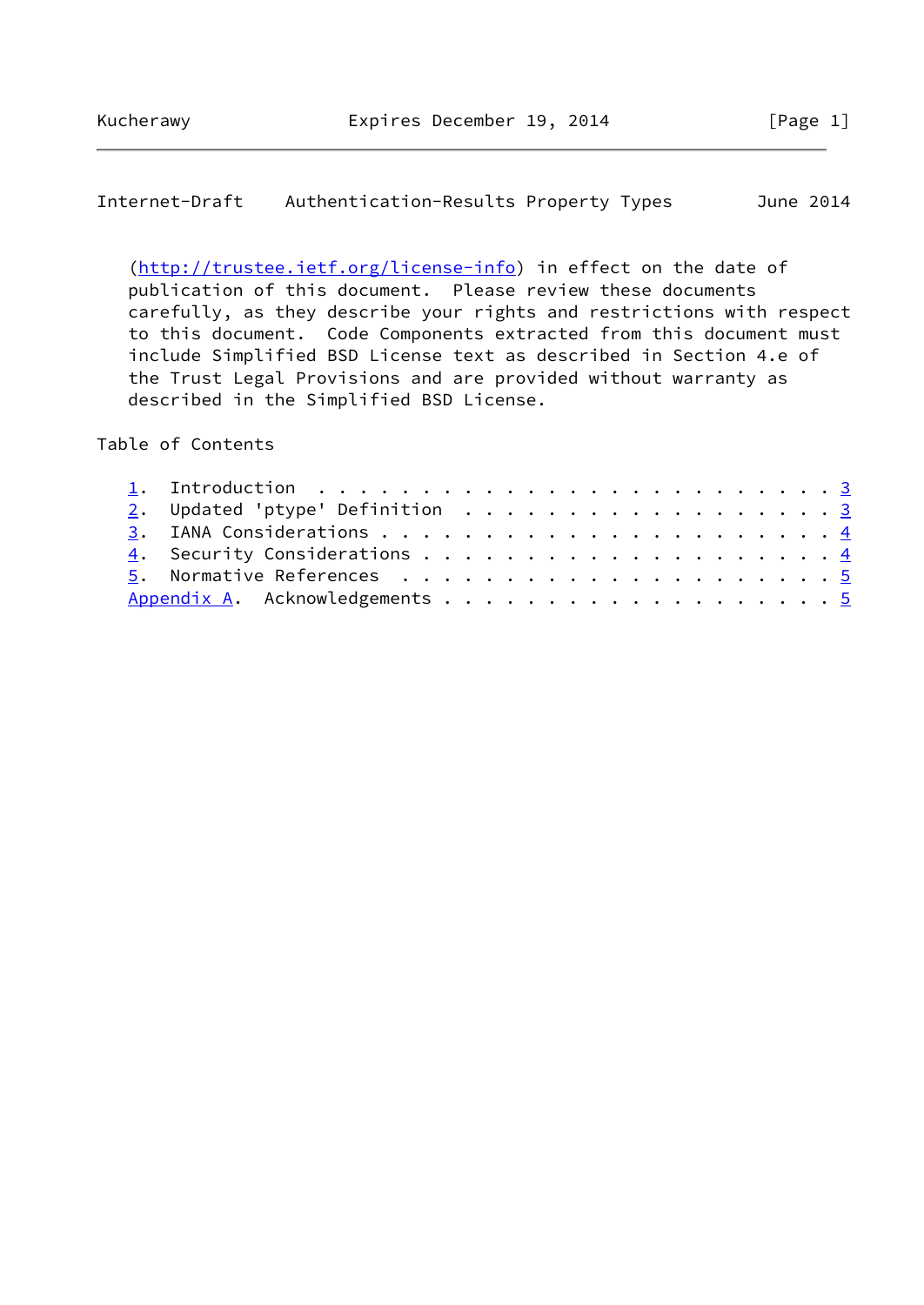Kucherawy **Expires December 19, 2014** [Page 2]

<span id="page-2-1"></span>Internet-Draft Authentication-Results Property Types June 2014

#### <span id="page-2-0"></span>[1](#page-2-0). Introduction

 [RFC7001] describes a header field called Authentication-Results for electronic mail messages that presents the results of a message authentication effort in a machine-readable format. The intent of the header field is to create a place to collect such data when message authentication mechanisms are in use so that a Mail User Agent (MUA) and downstream filters can make filtering decisions and/or provide a recommendation to the user as to the validity of the message's origin and possibly the safety and integrity of its content.

 The specification in that document enumerated a small set of types of properties that can be reported using this mechanism. There has emerged a desire to report types of properties about a message through this mechanism. Accordingly, this document updates the specification to allow for additional property types ("ptypes") beyond the original set, and creates a registry where new ones can be listed and their defining documents referenced.

<span id="page-2-2"></span>[2](#page-2-2). Updated 'ptype' Definition

Advanced Backus Naur Form (ABNF) is defined in [\[RFC5234](https://datatracker.ietf.org/doc/pdf/rfc5234)].

The ABNF in Section [2.2 of \[RFC7001\]](https://datatracker.ietf.org/doc/pdf/rfc7001#section-2.2) is updated as follows:

 ptype = Keyword ; indicates whether the property being evaluated was ; a parameter to an [SMTP] command, was a value taken ; from a message header field, was some property of ; the message body, or was some other property evaluated by ; the receiving MTA

The ABNF token "Keyword" is defined in **Section 4.1.2 of [RFC5321]**. Legal values of "ptype" are as defined in this document, or in the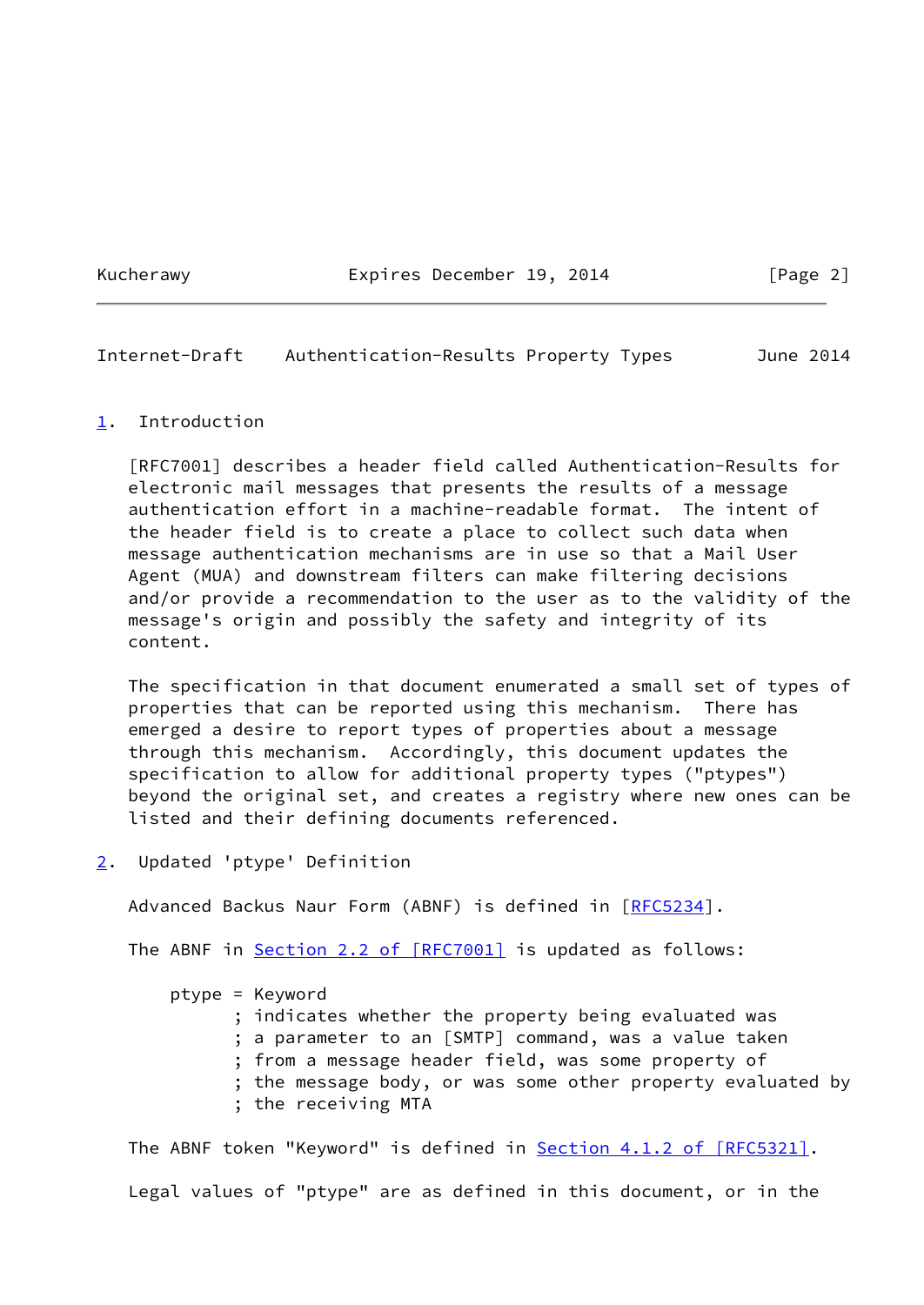IANA "Email Authentication Property Types" registry (see [Section 3](#page-3-0)). The initial values are as follows, matching those defined in [\[RFC7001](https://datatracker.ietf.org/doc/pdf/rfc7001)]:

 body: Indicates information that was extracted from the body of the message. This might be an arbitrary string of bytes, a hash of a string of bytes, a Uniform Resource Identifier, or some other content of interest.

Kucherawy **Expires December 19, 2014** [Page 3]

<span id="page-3-1"></span>Internet-Draft Authentication-Results Property Types June 2014

 header: Indicates information that was extracted from the header of the message. This might be the value of a header field or some portion of a header field.

policy: As defined in Section [2.3 of \[RFC7001\].](https://datatracker.ietf.org/doc/pdf/rfc7001#section-2.3)

 smtp: Indicates information that was extracted from an SMTP command that was used to relay the message.

 A consumer of this header field encountering a "ptype" it does not understand simply ignores the result it is reporting.

<span id="page-3-0"></span>[3](#page-3-0). IANA Considerations

 IANA is requested to create the Email Authentication Property Types registry. Entries in this registry are subject to the Expert Review rules as described in  $[REC5226]$ . Each entry in the registry requires the following values:

- o The "ptype" token to be registered, which must fit within the ABNF described in [Section 2](#page-2-2).
- o A brief description of what sort of information this "ptype" is meant to cover.
- o A reference to the defining document, if any.

 The initial entries in this table are enumerated in [Section 2.](#page-2-2) This document should be listed as their defining document values.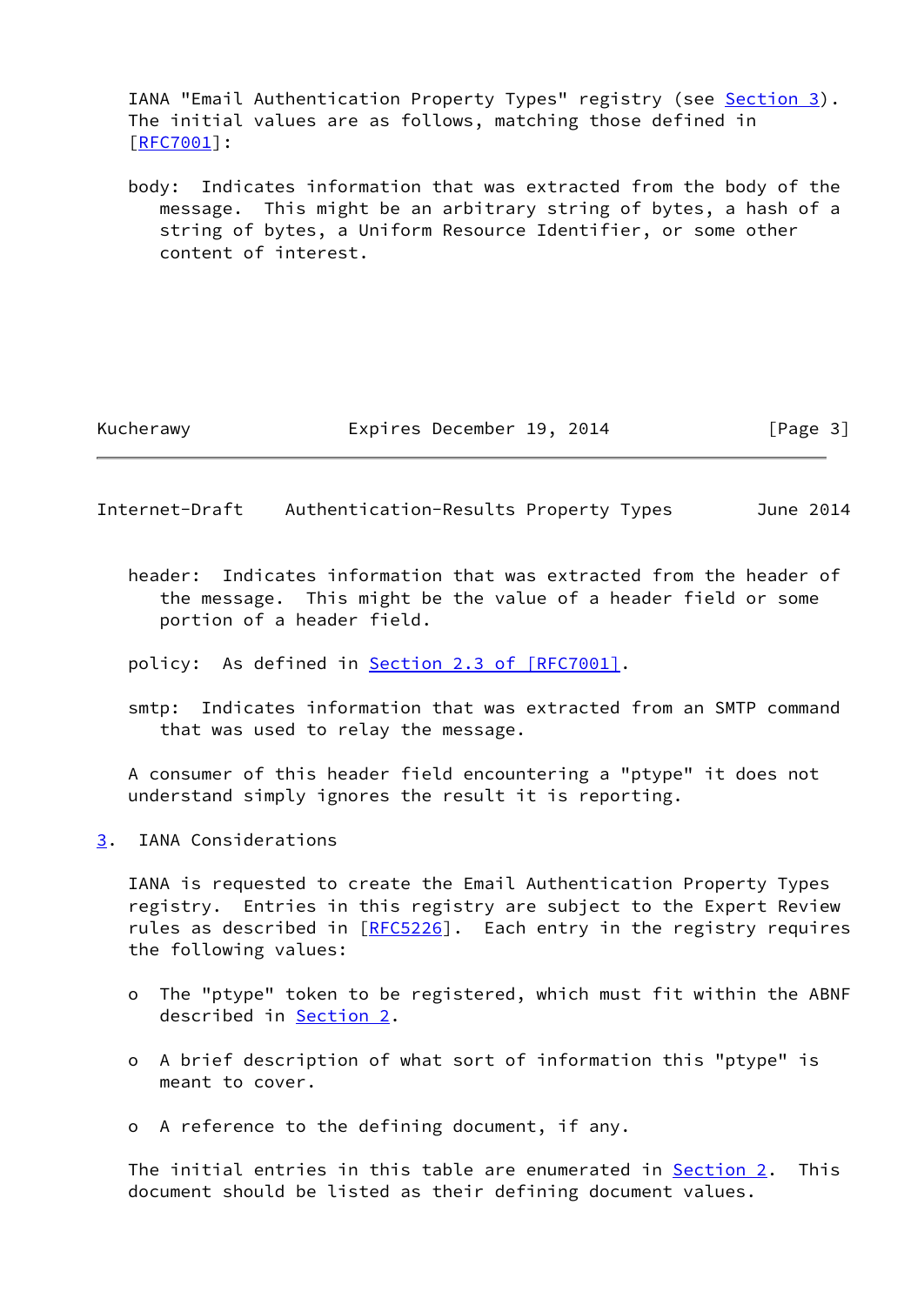For new entries, the Designated Expert simply needs to assure that the description provided for the new entry adequately describes the intended use. An example would be helpful to include, although entries in the Email Authentication Methods registry or the Email Authentication Result Names registry might also serve as examples of intended use.

<span id="page-4-0"></span>[4](#page-4-0). Security Considerations

 A consumer of this header field might be confused by a result bearing a "ptype" it does not understand. The advice is simply to ignore such a result since its semantics are unknown to such a consumer. It is unknown how legacy code, which expects one of a fixed set of "ptype" tokens, will handle new tokens as they begin to appear. This could conceivably result in undesirable deliveries for consumers that have been implemented to "fail open".

| Kucherawy | Expires December 19, 2014 | [Page 4] |
|-----------|---------------------------|----------|
|-----------|---------------------------|----------|

<span id="page-4-2"></span>

| Internet-Draft | Authentication-Results Property Types |  | June 2014 |
|----------------|---------------------------------------|--|-----------|
|----------------|---------------------------------------|--|-----------|

- <span id="page-4-1"></span>[5](#page-4-1). Normative References
	- [RFC5226] Narten, T. and H. Alvestrand, "Guidelines for Writing an IANA Considerations Section in RFCs", [BCP 26](https://datatracker.ietf.org/doc/pdf/bcp26), [RFC 5226](https://datatracker.ietf.org/doc/pdf/rfc5226), May 2008.
	- [RFC5234] Crocker, D. and P. Overell, "Augmented BNF for Syntax Specifications: ABNF", STD 68, [RFC 5234](https://datatracker.ietf.org/doc/pdf/rfc5234), January 2008.
	- [RFC5321] Klensin, J., "Simple Mail Transfer Protocol", [RFC 5321](https://datatracker.ietf.org/doc/pdf/rfc5321), October 2008.
	- [RFC7001] Kucherawy, M., "Message Header Field for Indicating Message Authentication Status", [RFC 7001,](https://datatracker.ietf.org/doc/pdf/rfc7001) September 2013.

<span id="page-4-3"></span>[Appendix A.](#page-4-3) Acknowledgements

 The author wishes to acknowledge the following for their review and constructive criticism of this update: (names)

Author's Address